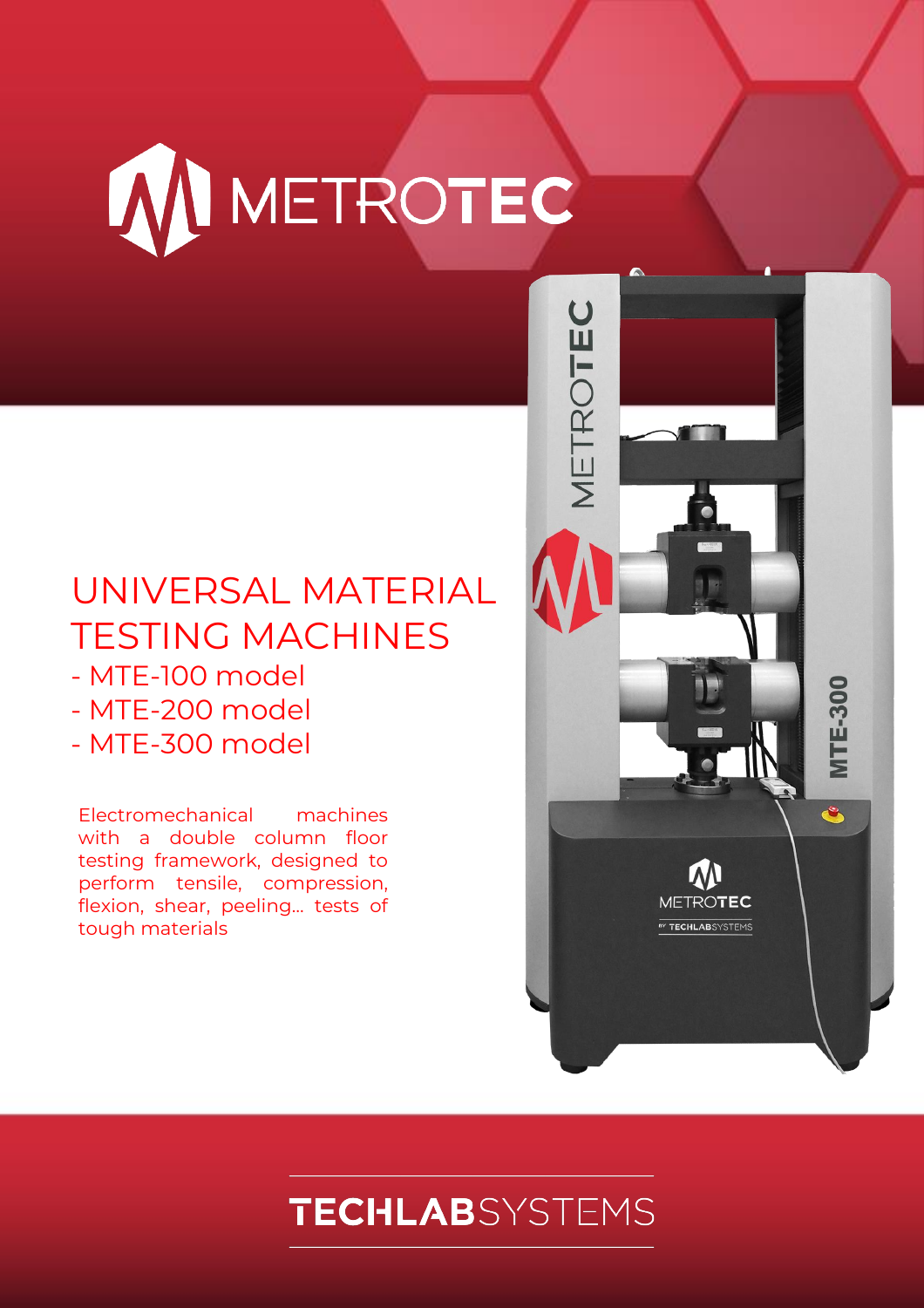

Universal Materials Testing Machines, with 2 columns designed to perform Tensile - Compression - Flex - Shear - Peel - Tear tests ... on samples of materials such as Metals, Alloys, Plastics, Rubber, Composites, Wood, Textiles,, Ropes, Cables…

### **MTE-10O/200/300 models**

- **Maximum force capacity: 400 kN / 500 kN / 600 kN / 750 kN (corresponding to the model)**
- **Range of additional load cells for low load tests available, not included in the standard supply: 50kN - 25 kN - 10 kN - 5 kN (1 cell of the maximum capacity of the model is included in each machine)**
- **Tests - Traction - Compression - Flexion - Shear ...**
- **Accuracy ± 0.5% (Class 0.5)**
- **Electromechanical Drive**
- **The testing machine in standard supply is equipped**
- **With METROTEST Testing Software and Laptop**
- **Large workspace in test area**
- **Ergonomic, robust and precise**

#### **General Information**

The MTE-100/200/300 Universal Electromechanical Testing Machines have the most advanced and reliable structure in electromechanical testing framework with 2 ball circulation spindles. The computerized control system allows for closed-loop control of parameters such as test force, specimen deformation and crossbar travel, etc. The system realizes in real time on the PC screen test diagrams, test curves and creation of test reports. Closed-loop control through the METROTEST test program makes it possible to carry out cyclical tests. Through a simple connection with different accessories, the MTE-100/200/300 series machines can test various materials and components to suit your needs in quality control and research.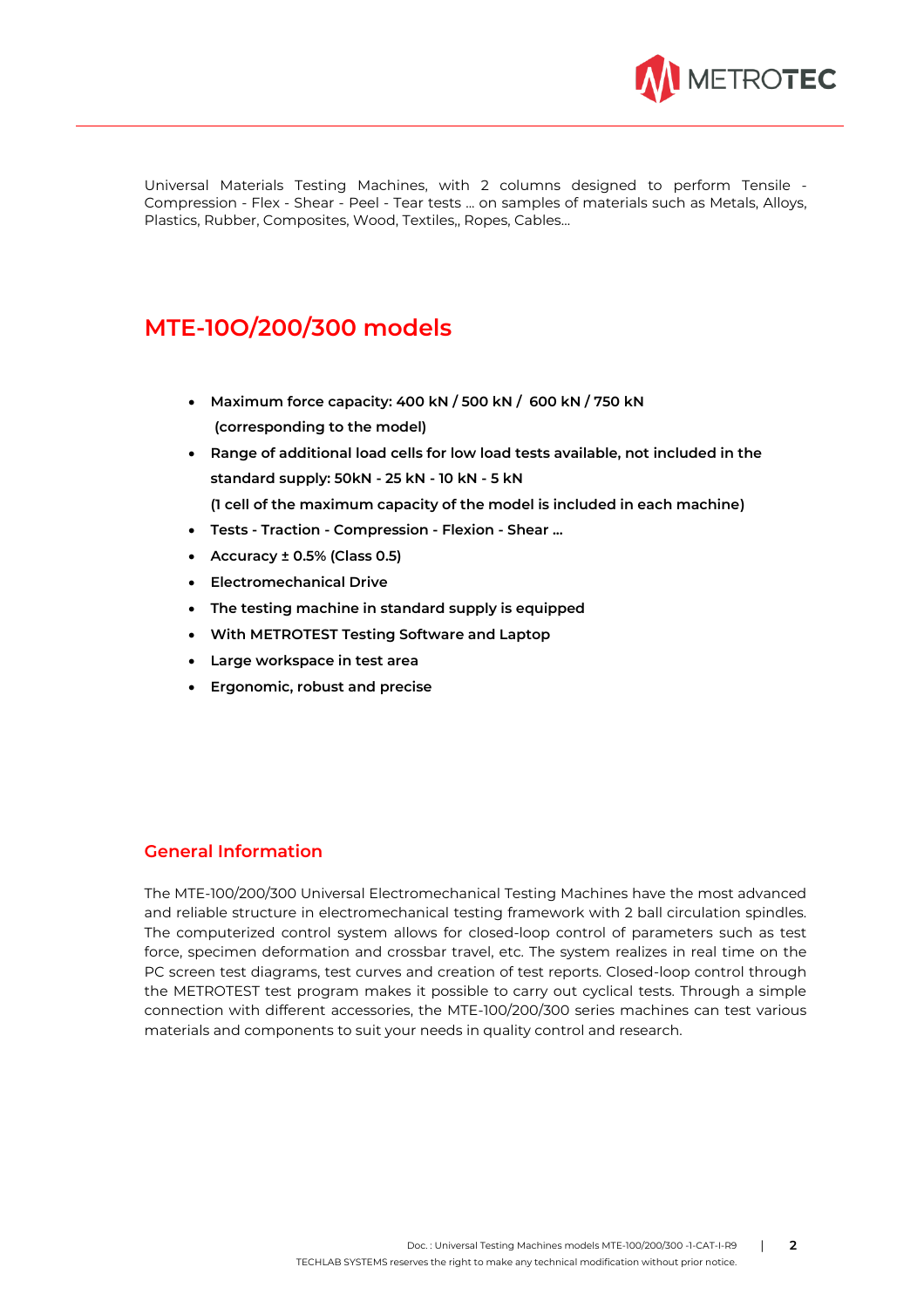

In the section on compliance with International Standards, it meets or exceeds the requirements of the following standards: ISO 7500-1, ASTM-E4, EN 10002-2, BS 1610, DIN 51221, and ISO 6892.

In order to configure the tests and complete the MTE-100/200/300 Universal Testing Machines, we optionally have a wide range of test accessories such as Jaws, Extensometers, Bending / Bending Bridges, Special Devices, etc.

The MTE-100/200/300 UNIVERSAL COMPUTERIZED TESTING MACHINES are made up of a robust floor frame in which the test frame is located. The test frame is made up of 2 drive and re-circulation spindles with protectors, low coefficient of friction and a guide column made of chrome plated and ground steel.

Force measurement is carried out through a compression-tension load cell housed in the mobile crossbar. The necessary test tools are attached to this load cell (not included in the standard supply of the Universal Testing Machines MTE-100/200/300).

The test framework admits overloads of 120% of the nominal force without affecting its measurement or operating precision, which gives the frame a great robustness and safety of correct operation under intensive work.

It has a system of upper and lower travel limiters adjustable independently by the user. Inside the base box are included the transmission elements, the transformer, regulation electronics, servo motor, etc.

#### **Features**

- **Fully computerized: The control and measurement system with a specific electronic card used for testing machines, performing the tare to zero and adding a setting which is very reliable.**
- **It has a Database manager for the test results which stores according to a standard format which facilitates analysis and transfer to other programs.**
- **Compliance with testing requirements for all types of materials with all international testing standards.**
- **With a wide range of graph functions, curve color changes, magnifications (zoom), reductions, curve auto-scaling can be performed (making it easier and shorter to run a test with a new material), displacement of the curves in the deformation axis, designate standard curve, association of labels to each graph, indication of the values digitally on the screen and printing of all kinds of test curves.**
- **Modular design makes it easier to upgrade software in the future.**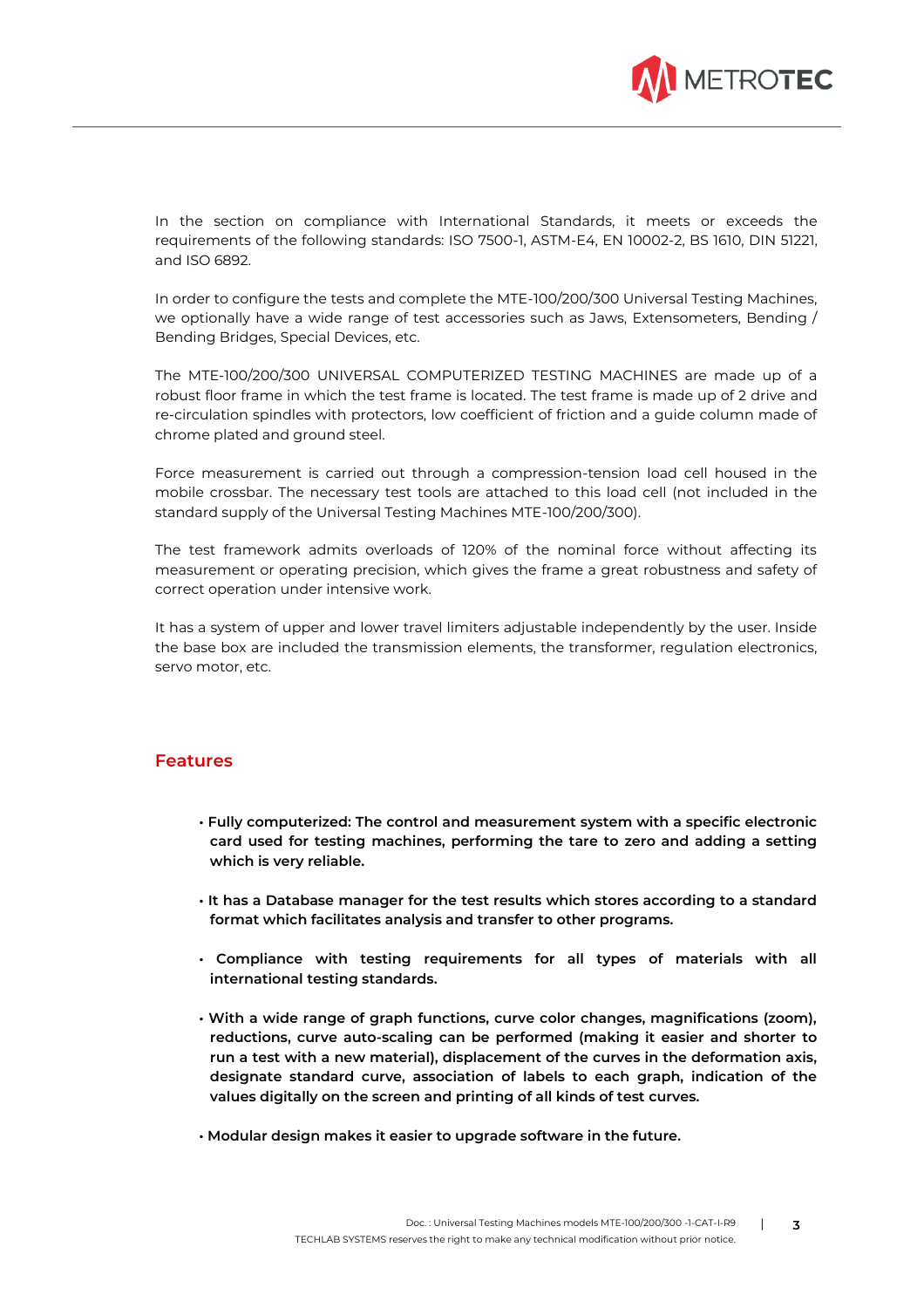

#### **METROTEST material testing software**

METROTEST testing program based on WINDOWS MS is easy and fast to use to achieve different functions, adaptable to most operator habits. With all the integrated functions such as test sample information, sample choice, data display, data processing, data analysis, test operations ... easy to use.

|                                                                   | Automatic Dalla HANN, 20, 8, 47, 1925). That care Liambard    | 反應數                           |                                                   |                           |                 |
|-------------------------------------------------------------------|---------------------------------------------------------------|-------------------------------|---------------------------------------------------|---------------------------|-----------------|
| plans Crépress<br><b>Baker</b><br>[0101914]                       | <b>Januar Classica</b><br>8.00 am/ain<br><b>MAINES</b><br>Sk. | O.                            | Zoom                                              |                           |                 |
| <b>Informe</b><br><i><u>meferencia</u></i>                        | laser<br>pruebas laser                                        | <b>Fillett</b>                | control of the control                            | <b>Diff. Street</b><br>ــ |                 |
| -----<br><b>A determine</b><br>Steats:                            | Fueron N                                                      | 面<br><b>SECTION RES</b>       | Borrar probeta                                    | <b>CALCULATION</b>        | <b>TELL</b>     |
| <b>Parterpilar</b><br>$-1$                                        | 臨<br><b>Map</b>                                               | $-0.10000$<br>EB<br>宮につけ      | Copiar urafica                                    |                           |                 |
| $ -$<br><b>INCOTER</b><br><b><i>ARRISTMENT</i></b>                | 闽<br>tem.                                                     | accoco                        | Cambiar color de la                               |                           |                 |
| <b>PEAK</b><br>19.44<br>4.14<br>and the<br><b>Print</b><br>ELL-ME | F<br><br><b>Laces</b>                                         | ED<br><b>SI RE 29</b>         | gráfica<br>Asignar etiqueta                       |                           |                 |
|                                                                   | ă<br>                                                         | $\alpha$ ccccc<br><b>Carl</b> | Mostrar curvas con                                |                           | ш               |
|                                                                   | <b>High</b><br>                                               |                               | desplazamiento                                    | anacad                    | <b>CONTRACT</b> |
|                                                                   | $-$<br>$-1185$<br><b>Alargamients N</b>                       | <b>Metro</b><br><b>TGS1</b>   | Designar curva patron<br>Introducción dimensiones |                           |                 |
| Precede payment                                                   |                                                               | <b><i>BUILDED TO ALCO</i></b> | de la probeta                                     |                           | B               |

- **Very clear, intuitive, attractive interface design with information on the screen.**
- **Choice of different units for each of the results.**
- **Route of all the points of the graph, point by point.**
- **Association of labels to each graph.**
- **Creation and management of standard curves.**
- **Context sensitive help**
- **Customizable report**
- **Reports in PDF format directly without the need for additional software**
- **Automatic auto scaling on charts**
- **Test limits independent of graph limits**
- **Auto-save of results, specimen by specimen**
- **Single or multiple curve display**
- **Customizable interface**
- **Option to request sample dimensions at the beginning of each trial.**
- **On-screen information of the tasks being carried out by the program (log)**
- **Visual parameterization of results**

| <b>Informe</b>                                                                                                                                 | Ensayo de ejemplo                    |                                 |                                                                                |                    |  |
|------------------------------------------------------------------------------------------------------------------------------------------------|--------------------------------------|---------------------------------|--------------------------------------------------------------------------------|--------------------|--|
| Referencia                                                                                                                                     | cittomozonata asidound               |                                 |                                                                                |                    |  |
| Parametros Velocidades Calculto Centica<br>Procarga<br>Caida %<br><b>Betorns Automatico</b><br><b>Limite Fuerza</b><br><b>Limite Estension</b> | [1,00]<br>10<br>×<br>600.00<br>00.00 | ŵ<br>$\mathbf{H}$<br><b>Has</b> | $(0.00 - 50000.001)$<br>$(0 - 100)$<br>(9.00 - 50030,00)<br>$(0.00 - 1000.00)$ | <b>DK</b><br>Cussi |  |

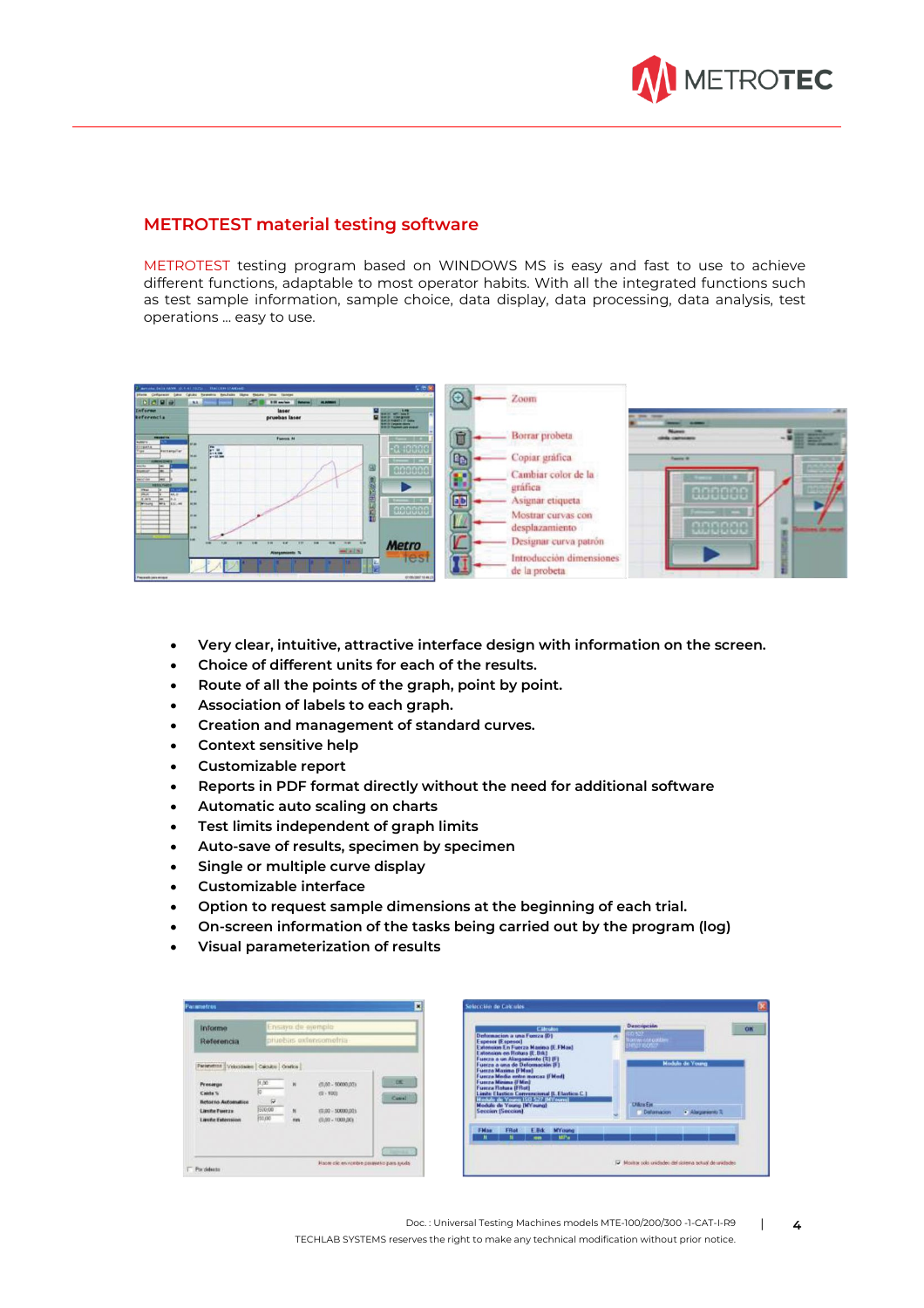

#### **Control Software**

#### **Specific software with control module (maneuver):**

- Closed loop control of force, displacement, deformation or time
- Automatic selection and change of work scales
- Detection of the test piece break with automatic stop, adjustable by user.

As many control tabs can be created as desired. These tokens can be assigned to a "specimen" so that when testing a specimen it is done using its assigned control token. Possibility of independently zeroing in F and L, after one step.

- **Type Set point**: It is the action that the machine control will perform.
- **F** Force  $(N / s)$ .
- **R** Resistance (N / mm2 / s).
- **V** Speed (mm / min). In open loop (without PC control).
- **L** Displacement (mm / min). In closed loop (The PC will regulate the speed).

#### **Measurement software included**

Specially prepared for static tests on metals, which allows data to be acquired from a machine equipped with MBC3200 measurement electronics, using the PC communications port (RS232C) or through a USB input using commercial RS232C adapters -> USB).

#### **Main Features**

- Selection of control sheet (speeds, etc)
- Selection of specimen sheet with:
	- o **Reference or name** of the specimen
	- o **Sample** type Rectangular / Circular / Tubular
		-
	- **o lo** long. initial of the test piece<br> **a, b / D / So** section dimensions section dimensions
		-
	- o **n%** % to calculate the Rpn
	- o **any desired value** (0.01% -0.2% -1%)
- Selection of test sheet (Test number, material, and other fields to be defined by user)
- Scale on automatic or manual test charts
- Representation in real time in units "force-deformation"
- User selectable units
- Simultaneous digital display with graph
- Possibility of zooming in any area, from the mouse.
- Possibility of manually choosing scales and units.
- Automatic archive of the X-Y values of the graph in a security file.
- Possibility to compare graphics on screen.
- Ease of calculation and presentation of limits
	- o ReH, ReL (apparent in sweet steels)
	- $\circ$  Rpn (n = 0.2% or any value entered)
	- o E elastic modulus of the material
	- o Rm maximum resistance
	- o Elongation
	- o Other test parameters (Ag, E, N, R, ...)
	- o Z Constraint Coefficient

- Database (results sheets) (MS-Access compatible)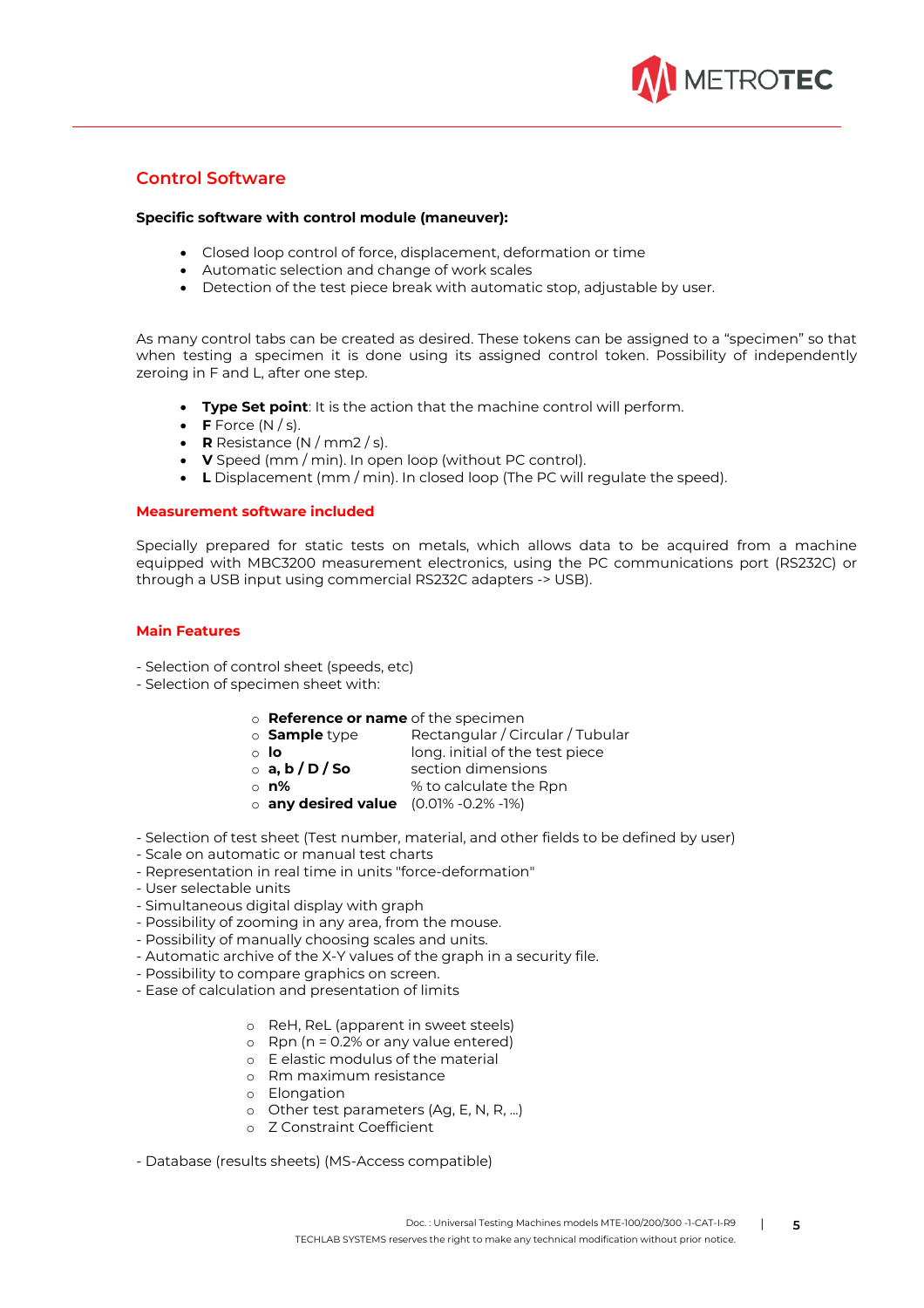

Depending on the type of materials and shapes of the test specimens to be tested, we have a wide range of accessories and test tools, such as Grips, Extensometers, Temperature Chambers...

**Ask us about your testing needs!**



**Compression Plates** Square - Rectangular - Circular





**Thermal Test Chambers at different temperatures** **Safety enclosures** 

**Bending/Flexure Devices** (Metals – Plástics - Composites…)



**High Temperature Test Furnaces** (Between 1100 and 1500 ºC)

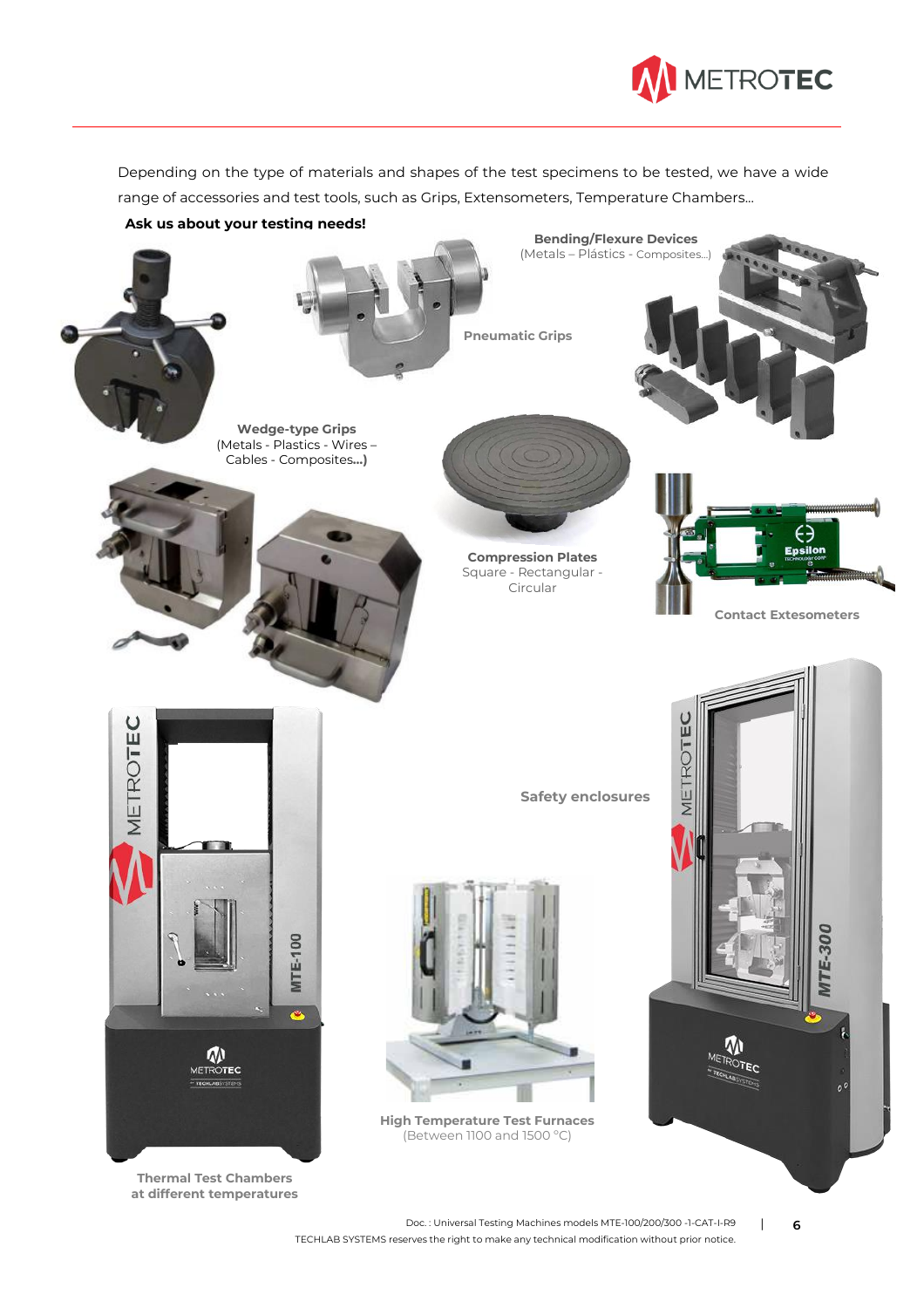

#### **Functional Technical Specifications**

#### Control unit

- **PC Control and METROTEST Testing Software**
- **Level of breakage of the sample (% of force drop at the end of the test)**
- **Maintenance of Peak Force / Extension in Tension or Compression**
- **Selection of force and deformation units**
- **External control mode by PC**
- **RS-232 serial port**

#### Force measurement

- **Range: 2% to 100% - Accuracy 0.5% of applied force**
- **Precision in Forces: Class 0.5 (accuracy ± 0.5%)**
- **Load reading resolution: 1 / 200,000 points:**
- o **1 / 100,000 in Traction**
- o **1 / 100,000 in Compression**
- **Force Data Sampling Rate (internal): 30,000 S / second**
- **Digital load tare 20% with the Load Cell at its maximum capacity**
- **Selectable units: kN, N, cN, kgf, gf, lbf.**
- **Protection system of the Load Cell**
- **Programmable pre-load**
- **18 bit high speed A / D converter**

#### Measurement of travel (mobile crosshead)

- **Direct measurement from the drive spindles**
- **Single measurement range (1 scale)**
- **Reading resolution: 0.001 mm**
- **Auto-return precision, better than 0.05mm**
- **Selectable units: Millimeters and Inches**
- **Programmable extension limits**

#### Speed control

- **Servo motor drive**
- **Variable speed range (see table)**
- **Variable return speed within range (see table)**
- **Default speed resolution: <0.02mm / minute**
- **Speed accuracy: ≤ ± 0.5%**
- **Variable Preload speed within the range (see table)**
- **Current protection system**